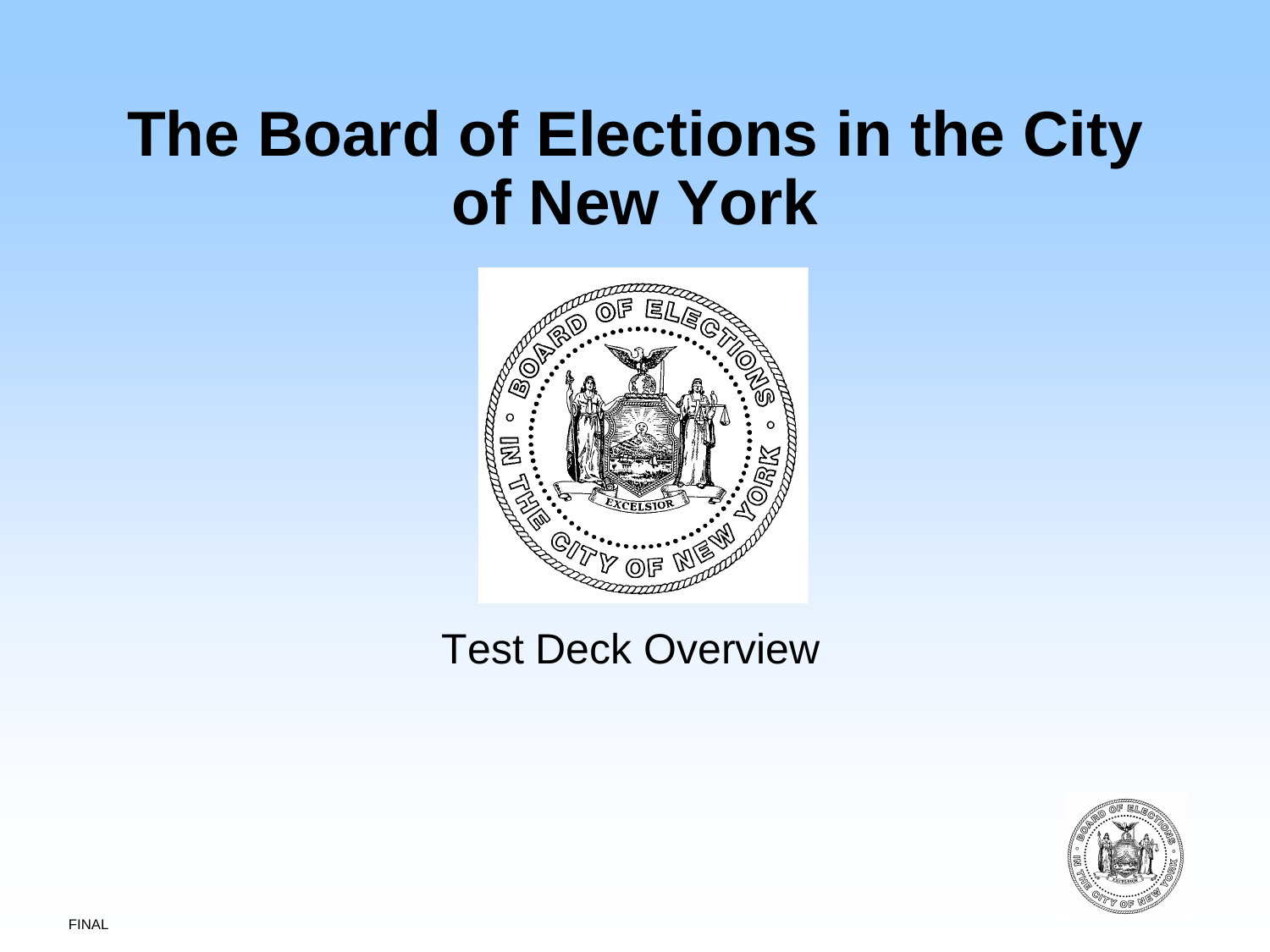### **Presentation Overview**

- Scanner/Poll Site Setup
- General Election and Amended Test Deck Procedures
- Further Test Deck Reductions
- Q&A

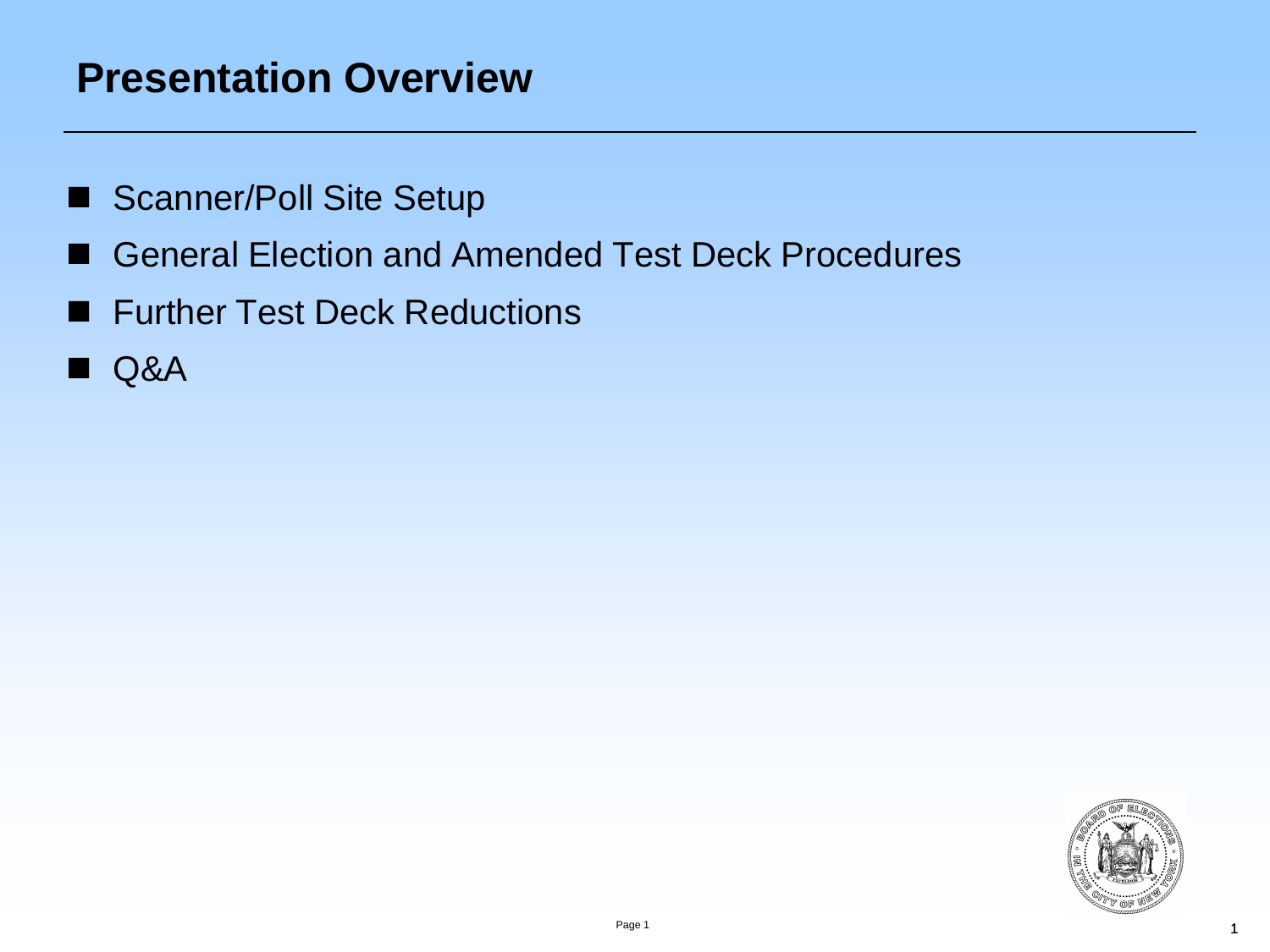### **Assumed scanner setup for a poll site allocates 1 scanner to 1 Election District (ED)…**

- This reduces the overall number of unique ballot styles and comprehensive test decks needed for Pre-Qualification Testing
- Only 1 ballot style needs to be tested on each scanner
- Lines can form at the poll site because voters can only use 1 scanner for each ED and/or if a scanner breaks down there is no back-up until a replacement arrives

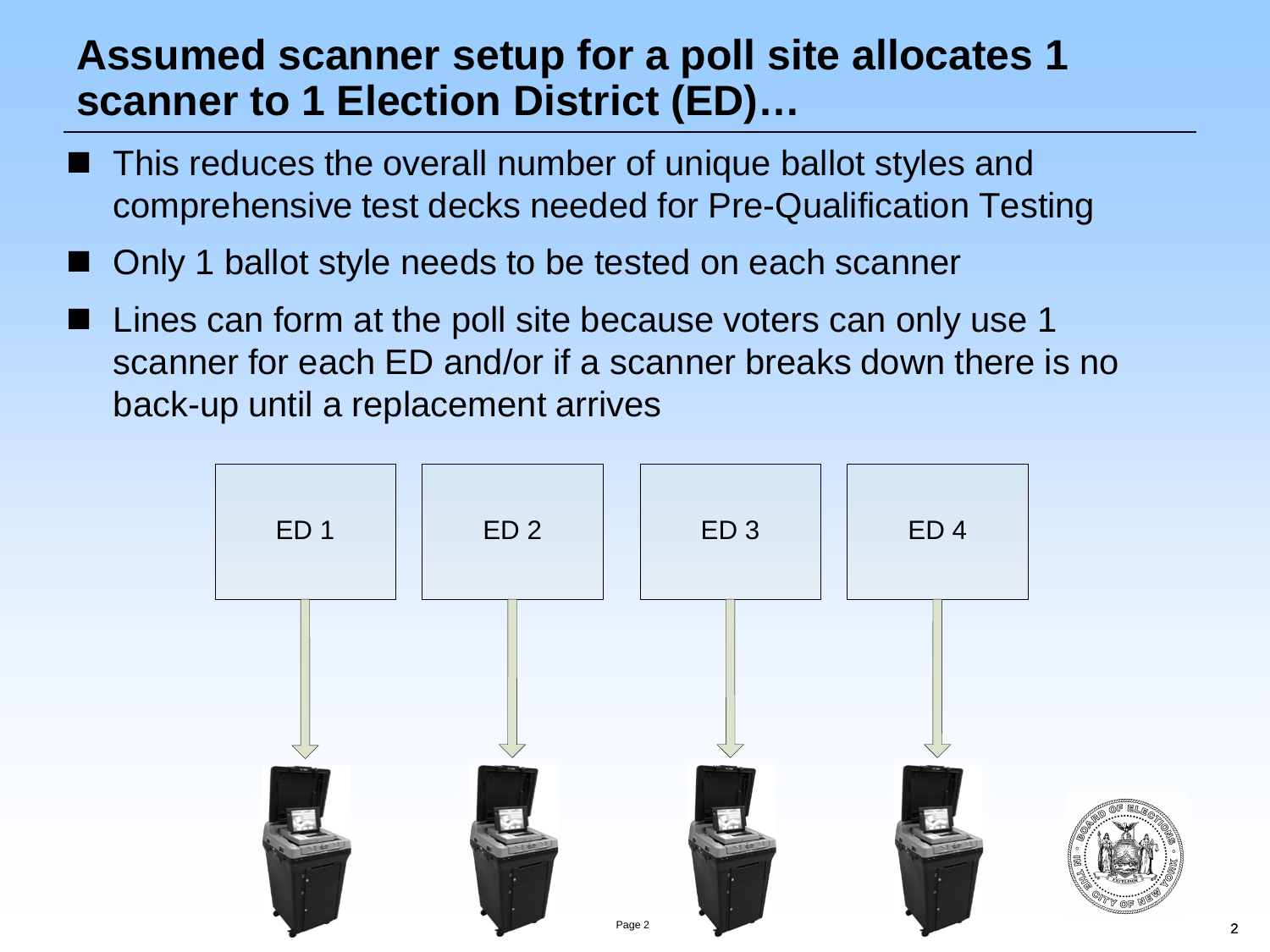### **In New York City, scanners are setup so voters can cast their ballot on any scanner in a poll site…**

- This helps to improve the voter experience by reducing lines in the poll site and reducing the effect of a broken-down scanner
- Pre-Qualification testing workload is increased because each ED in a poll site requires a unique ballot, increasing the number of ballot styles to be tested on each scanner

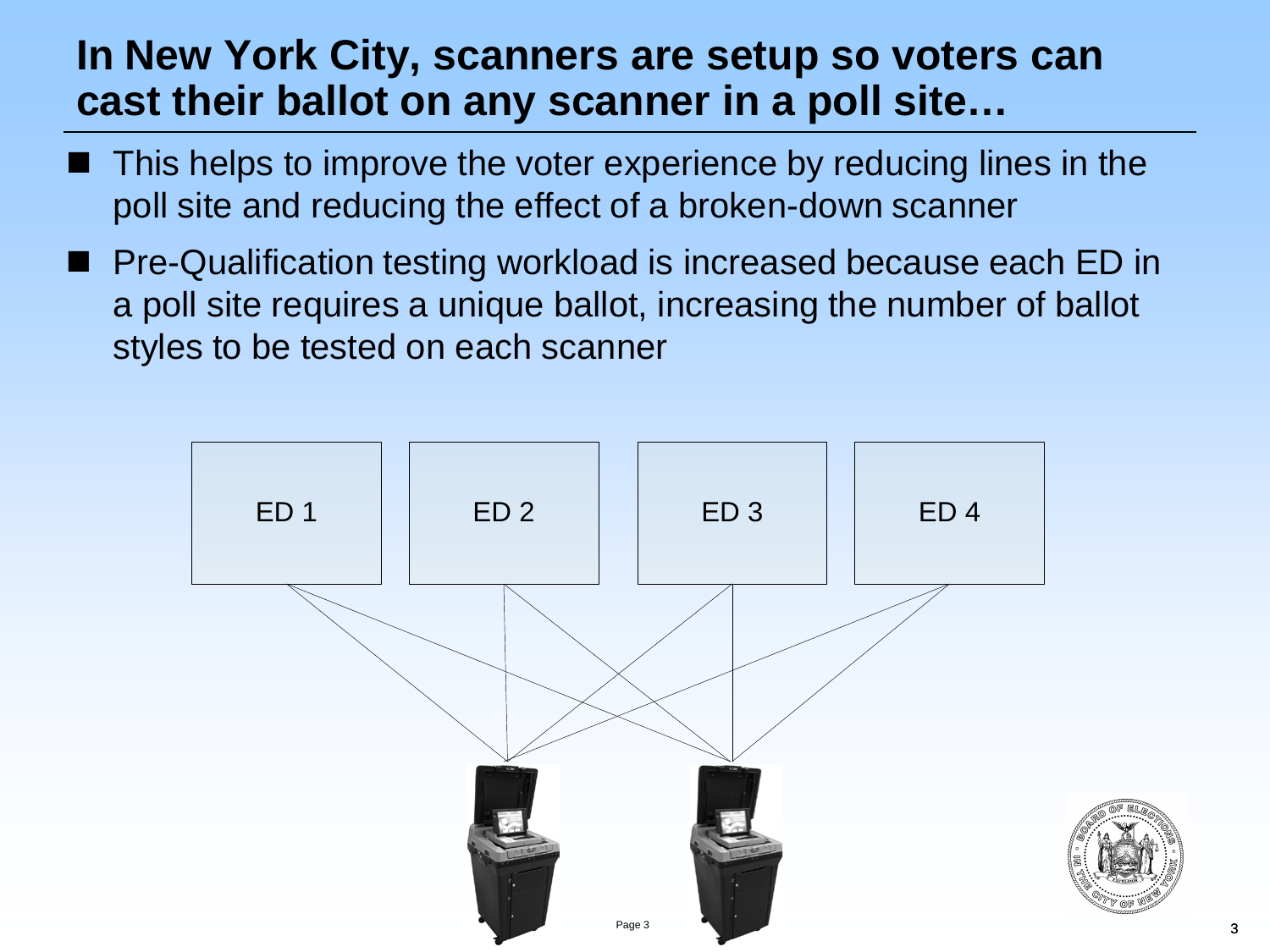### **NYC Poll Site and Scanner Setup Examples**



- Every poll site contains at least 2 scanners, regardless of the number of Election Districts or registered voters
- An additional scanner is added for every additional 1,400 registered voters in a poll site
	- **Figure 1:** Poll site containing 1 ED and 2 scanners  $\Box$  2 scanners are tested with 1 ballot style (2 test deck runs)
		-
	- **Figure 2:** Poll Site Containing 10 EDs and 5 Scanners  $\square$  5 scanners are tested with 10 ballot styles (50 test deck) runs)

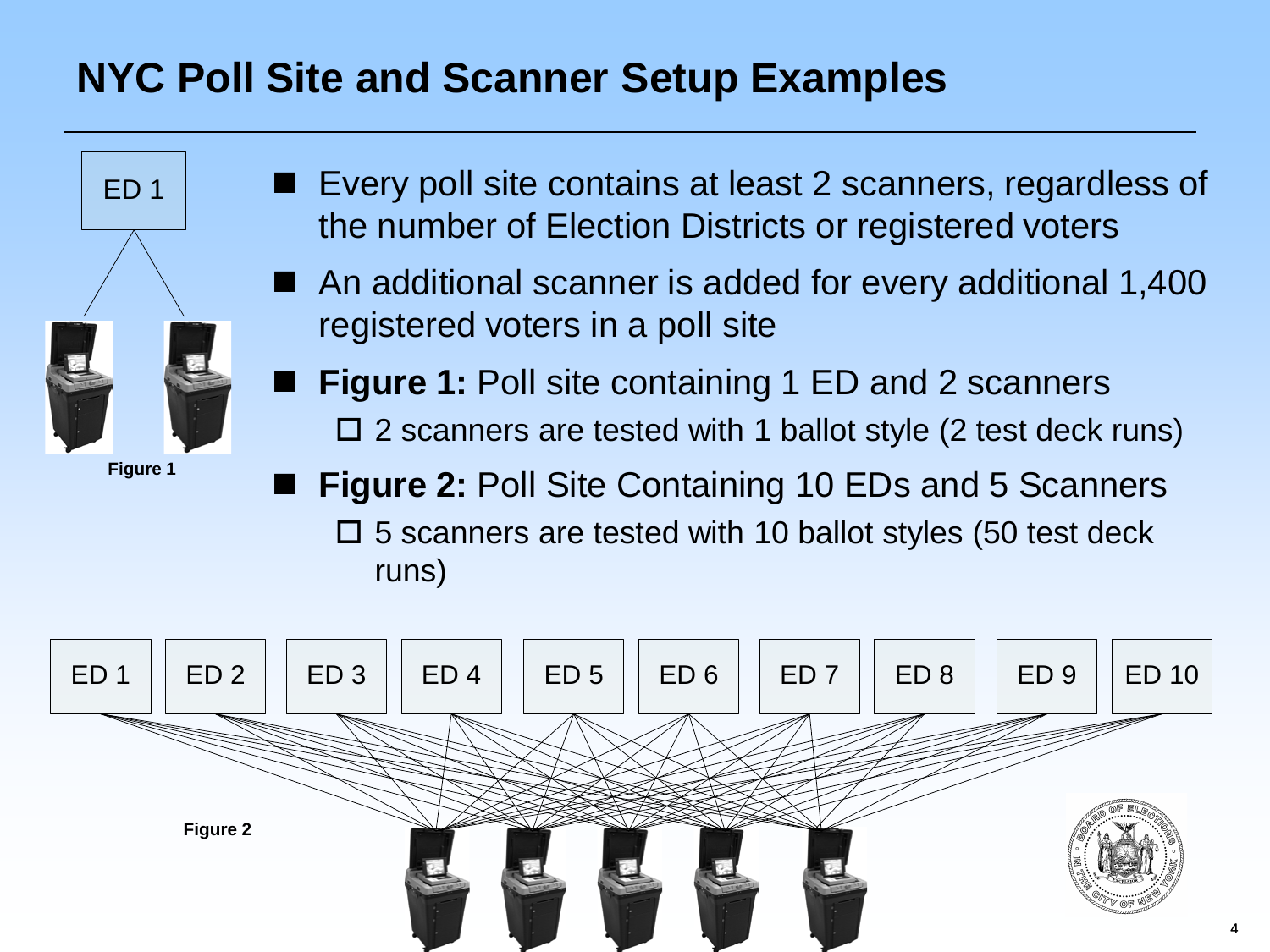### **For the 2010 General Election, New York City Tested…**

- **1,979** Ballot Styles
- On **3,921** Scanners and **1,441** BMDs
- For **6,105** Election Districts
- In **1,363** Poll Sites

…between the initial ballot deliveries on October 14, 2010 and the General Election on November 2, 2010

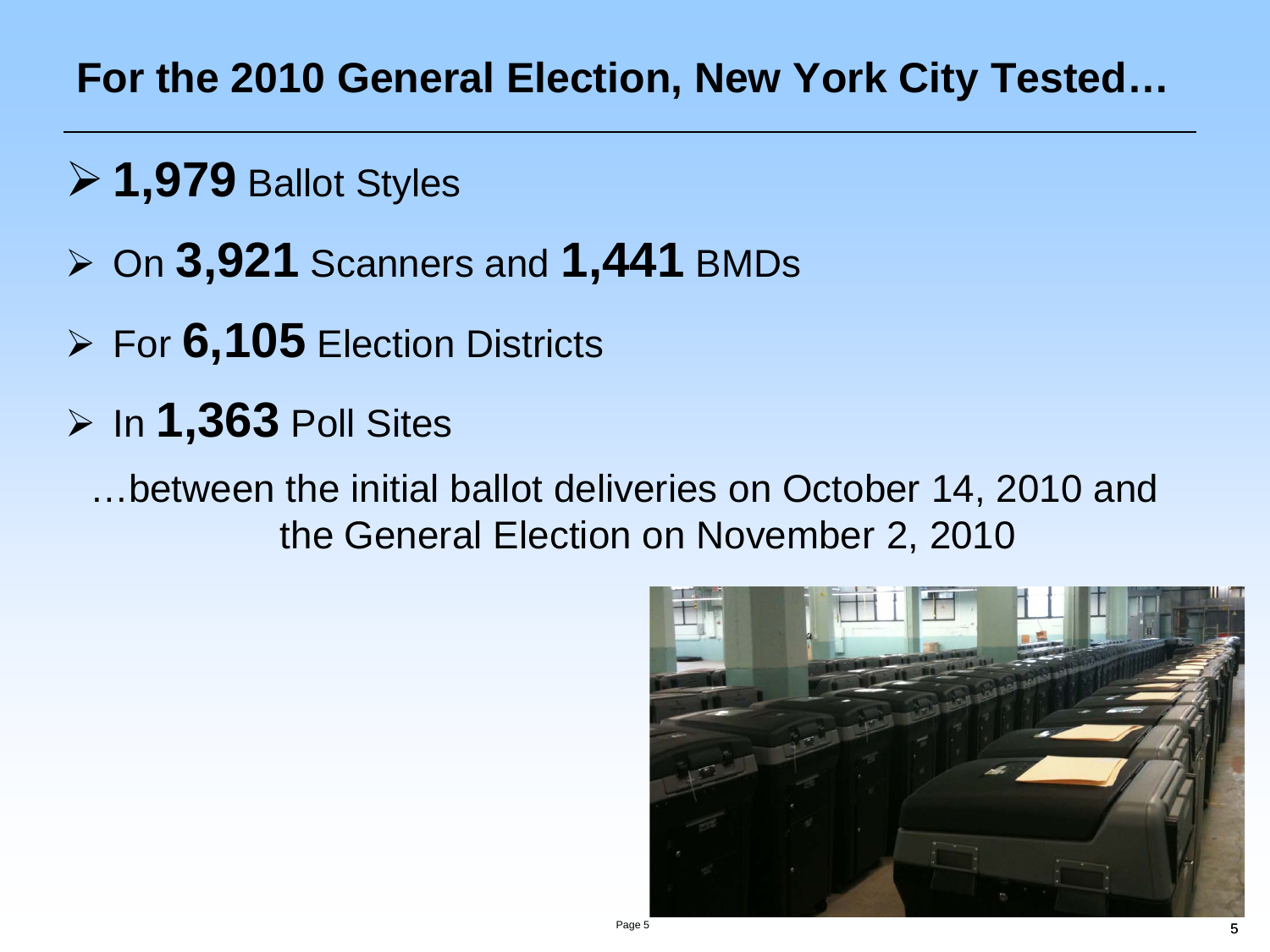#### **It was impossible to construct and scan the original SBOE Comprehensive Test Deck in the timeframe allowed for the 2010 General Election**

#### **Original SBOE General Election Comprehensive Test Deck Requirements**

- **1. Optical Scanner Election Verification Deck** Every Candidate and Write-In receives one vote
- **2. Optical Scanner Pattern Vote Deck** Candidates receive votes in a sequential and/or ascending pattern
- **3. Optical Scanner Over-Vote Deck** Contests are over-voted one ballot at a time
- **4. Optical Scanner Under-Vote Deck** Contests are under-voted one ballot at a time
- **5. Optical Scanner Cross Endorsement Deck –** Candidates appearing in more than one column are voted
- **6. Optical Scanner Random Vote Deck** Votes are randomly cast on a specified number of ballots
- **7. BMD Election Verification Deck** Every Candidate and Write-In receives one vote
- **8. BMD Over-Vote Deck** Contests are over-voted one ballot at a time
- **9. BMD Under-Vote Deck** Contests are under-voted one ballot at a time
- **10. BMD Cross Endorsement Deck –** Candidates appearing in more than one column are voted
- **11. BMD Random Vote Deck** Votes are randomly cast on a specified number of ballots



\* All sub-decks are constructed by hand or with the BMD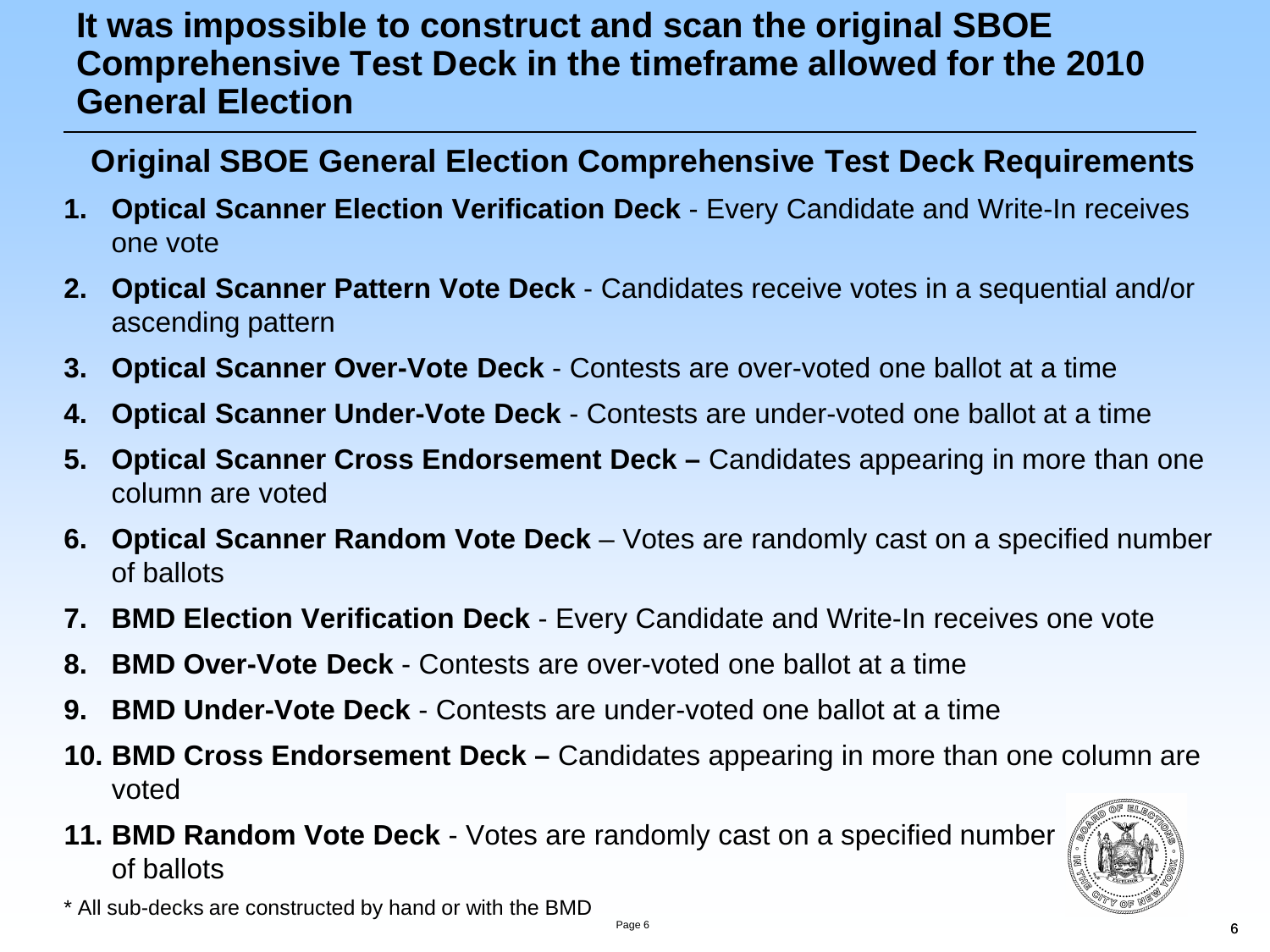#### **The NYCBOE proposed revisions to the SBOE Comprehensive Test Deck to reduce its size while still maintaining confidence that every scanner was programmed and setup correctly**

- **1. Optical Scanner Election Verification Deck** Must be hand marked
- **2. Optical Scanner Pattern Vote Deck** May be pre-marked
- **REMOVED – Optical Scanner Over-Vote Deck** Verified with BMD Print Validation

**REMOVED – Optical Scanner Under-Vote Deck** – Verified with blank ballot

- **3. Optical Scanner Cross Endorsement Deck –** May be pre-marked
- **4. Optical Scanner Random Vote Deck** Must be hand marked
- **REMOVED – BMD Election Verification Deck** Verified by OS EV Deck
- **REMOVED – BMD Over-Vote Deck** Verified with BMD Print Validation
- **REMOVED – BMD Under-Vote Deck** Verified with blank ballot

**REMOVED – BMD Cross Endorsement Deck** – Verified with OS CE Deck

- **5. BMD Random Vote Deck** Verifies candidate and write-in spaces
- **6. One Blank Ballot –** Verifies under-votes
- **7. One BMD Print Validation Ballot –** Verifies over-votes

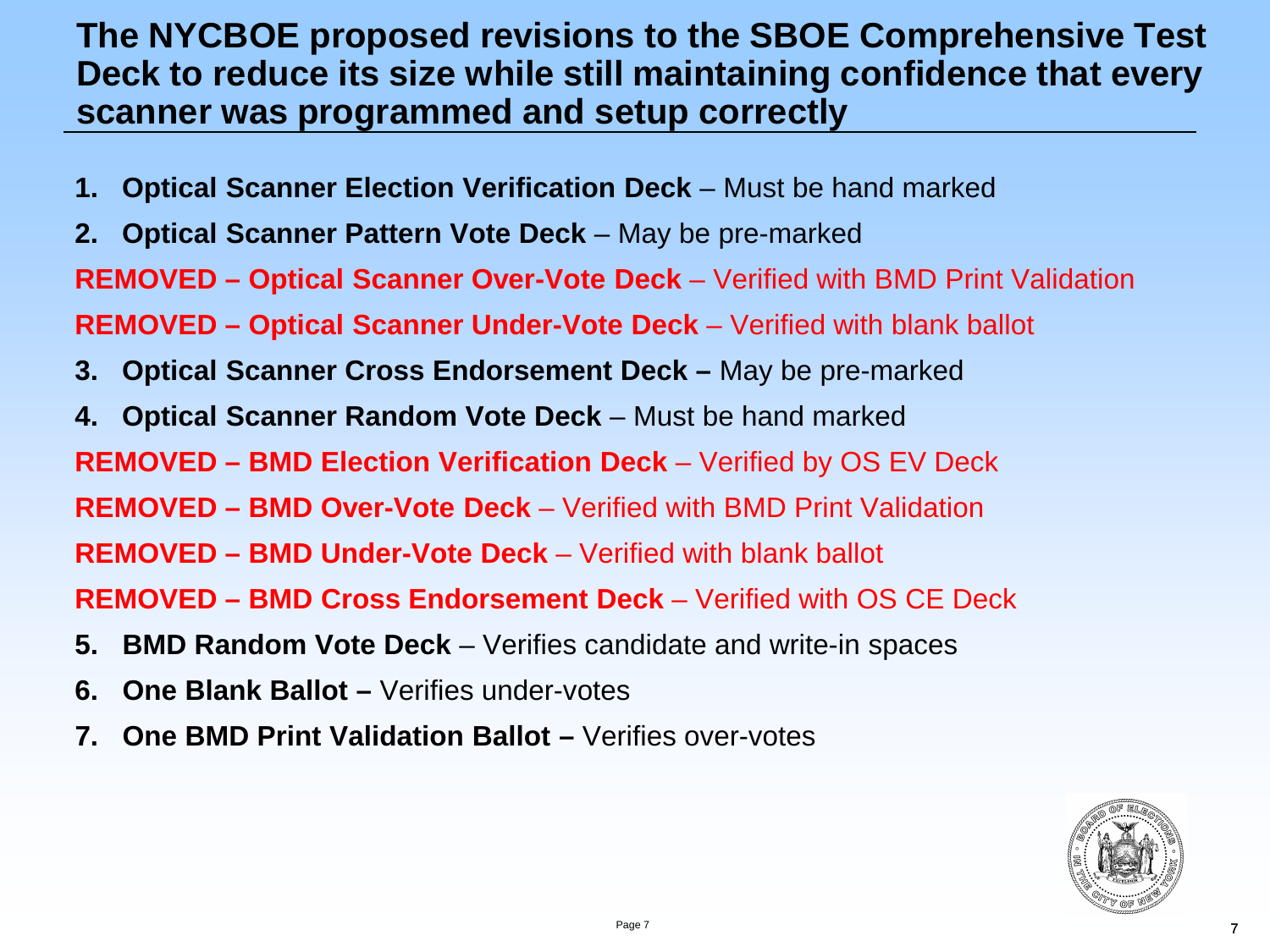#### **After discussions with the SBOE, both parties adopted the**  *Amended Comprehensive and Standard Test Deck Process\**

- **1. Optical Scanner Election Verification Deck** Must be hand marked
- **2. Optical Scanner Pattern Vote Deck** May be pre-marked
- **3. Optical Scanner Cross Endorsement Deck –** May be pre-marked
- **4. Optical Scanner Random Vote Deck** Must be hand marked
- **5. BMD Random Vote Deck** Verifies candidate and write-in spaces
- **6. One Blank Ballot –** Verifies under-votes
- **7. One BMD Print Validation Ballot –** Verifies over-votes

### **The Average Amended Comprehensive Test Deck Size was still 120 ballots!**

- Over 180,000 ballots were pre-printed for the Pattern Vote and Cross Endorsement subdecks for an average of **91 pre-printed ballots per style**
- The manually created sub-decks **averaged 30 ballots per style**



\* "*Amended Comprehensive and Standard Test Deck Process"* v1.1, 10/8/10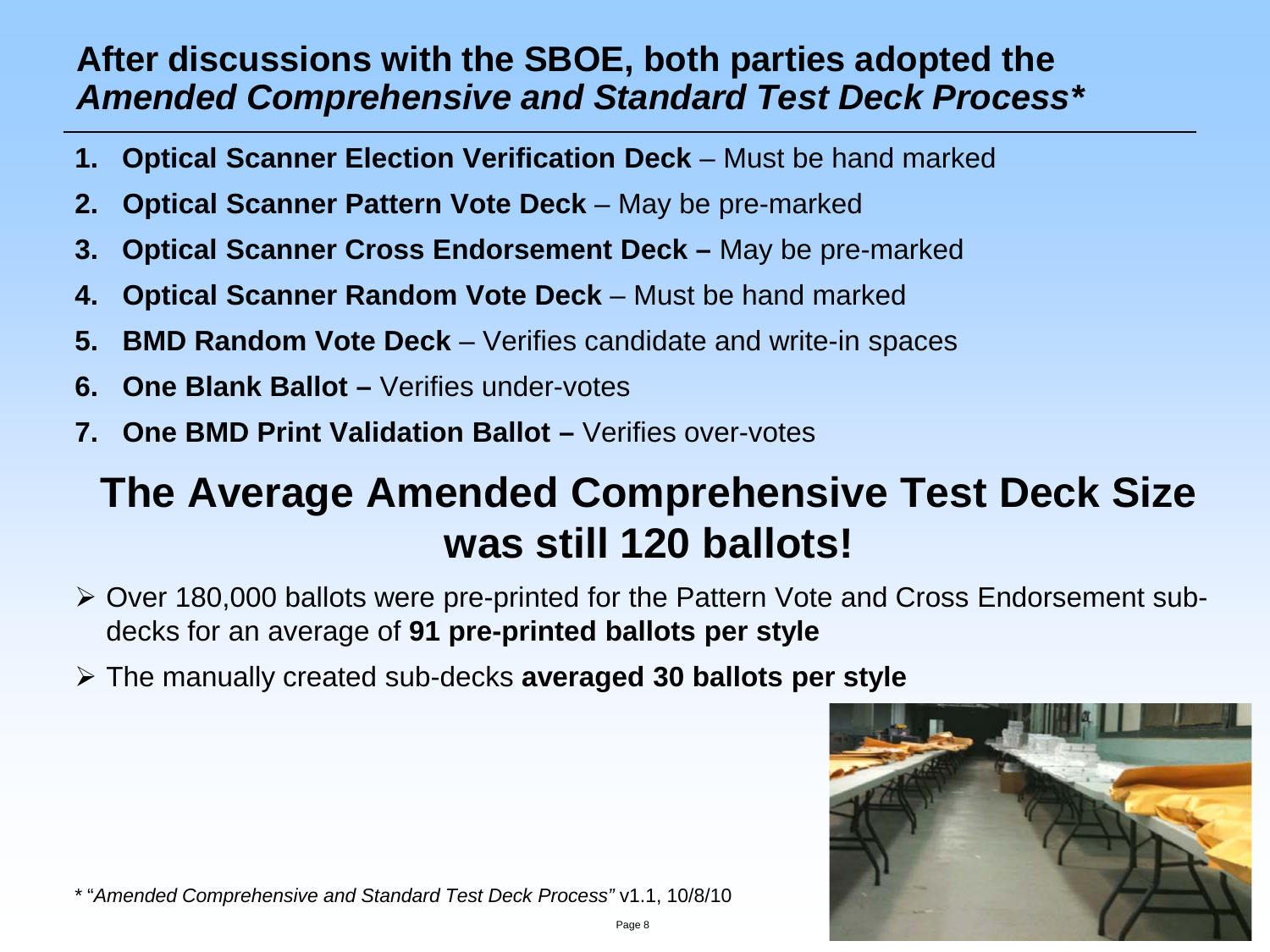#### **Organization, tracking, and control of 1,979 Comprehensive Tests Decks required extensive planning and management…**

- Voting Machine Facilities are organized into geographic 'zones' to aid with testing and shipping
- A "Test Deck Library" was constructed to securely house all test decks, record check-in/outs, and record usage
	- $\Box$  Test deck ballots were packaged by the vendor according to style number to expedite testing. Election Day ballots were packaged by poll site to expedite setup
- Teams were assembled to fill in manual portions of test decks while pre-marked decks were in printing
- Required documentation was placed on scanners and BMDs
- All BMDs were setup and tested before scanners to complete necessary BMD portions of the test deck
- Testing progress was accurately monitored by referencing Test Deck Library documentation with Scanner/BMD Testing documentation

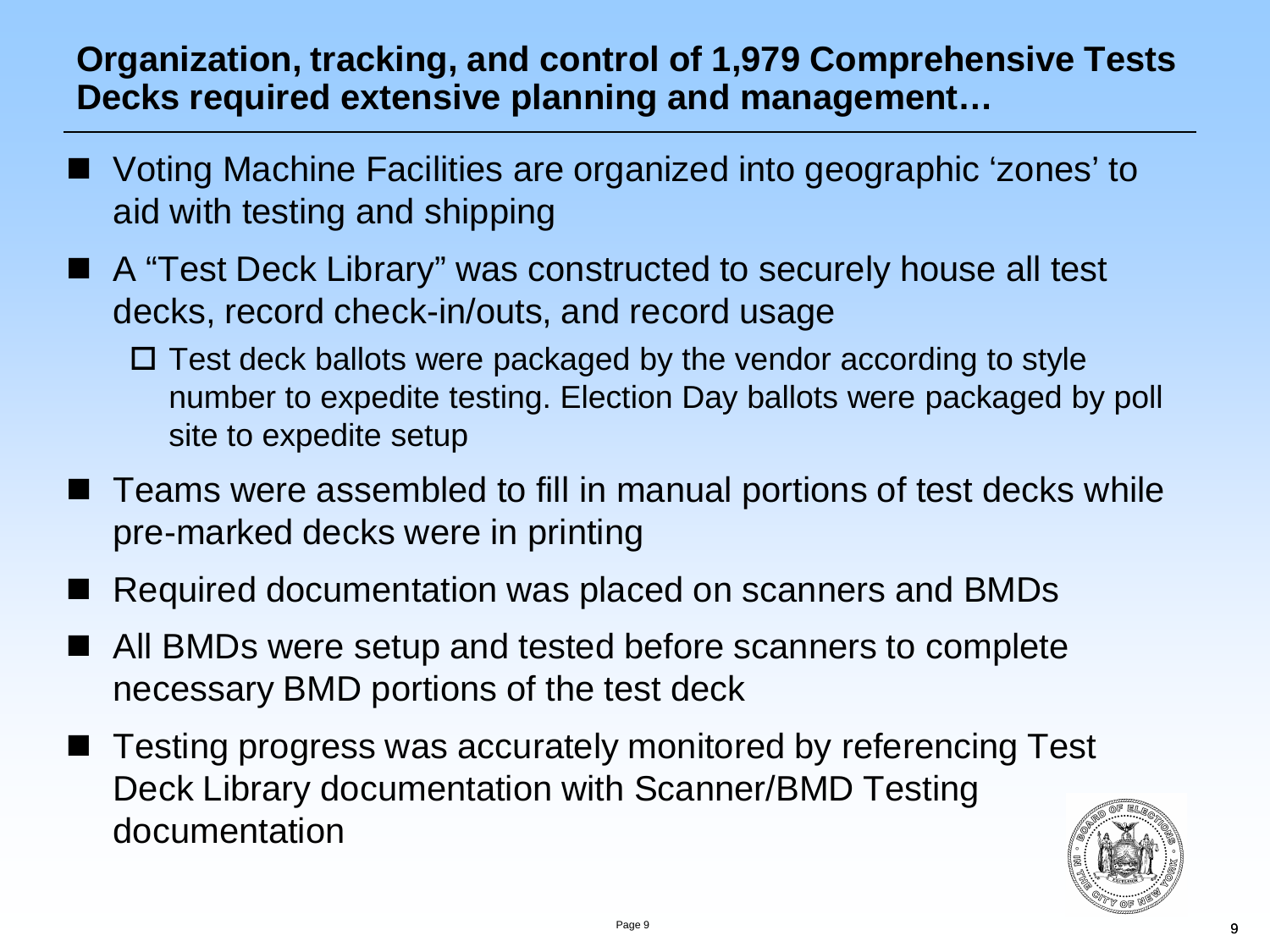#### **To accomplish the task of running the required test decks in accordance with SBOE Pre-Qualification Testing procedures, the NYCBOE utilized the following resources…**

- 76 vendor (ES&S) support staff to assist with overall management of testing process, creation and management of test decks, maintenance/repairs and testing of BMDs/Scanners
- 158 temporary workers to assist with creation and management of test decks, and testing of BMDs/Scanners
- 70 BOE warehouse staff and 66 BOE office staff involved in all aspects of testing



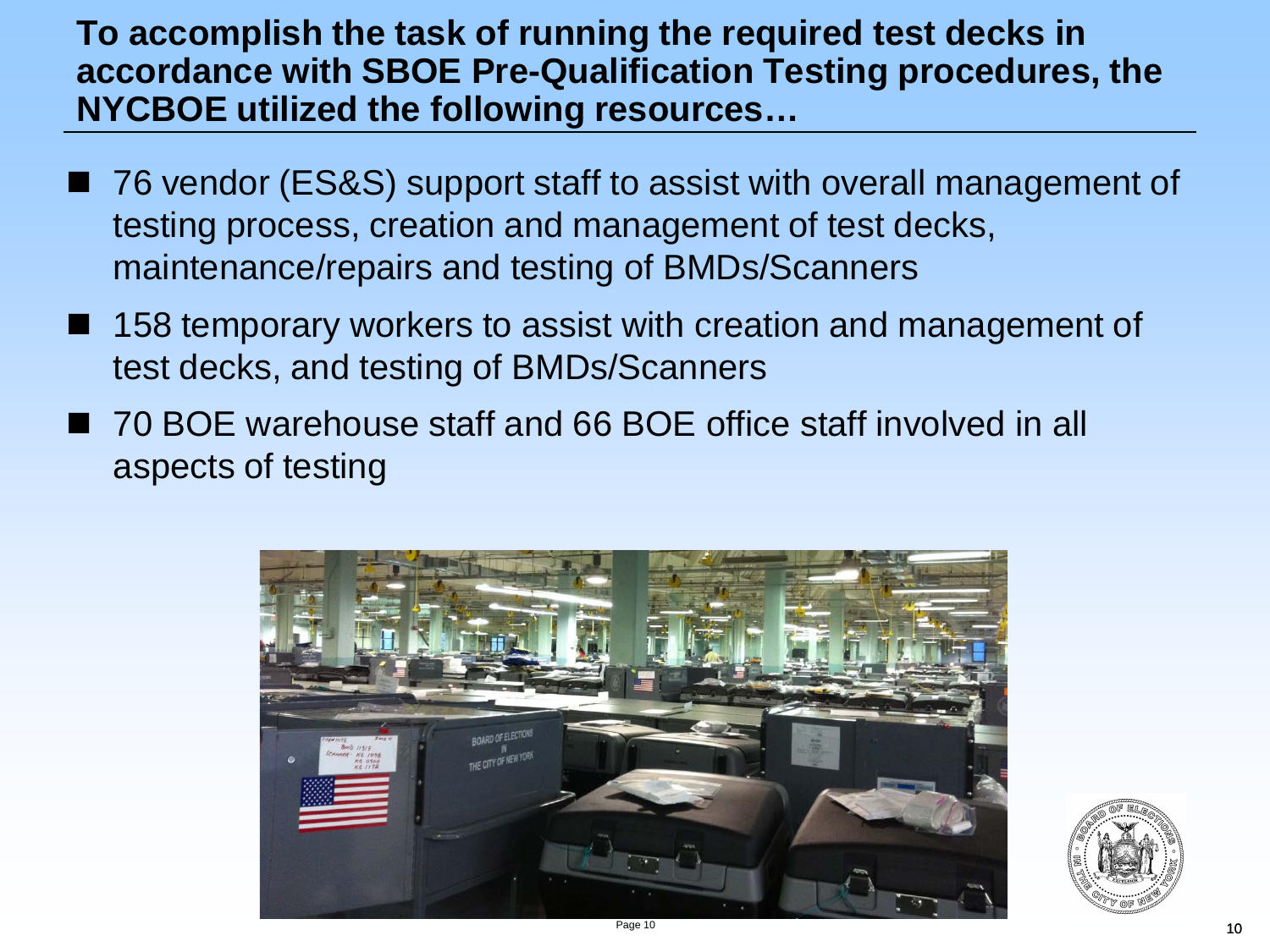### **Suggested changes for discussion…**

- **1. Remove the Optical Scanner Election Verification Deck** Candidates spaces are verified using the Pattern Vote Deck, test Write-In spaces with 1 ballot
- **2. Optical Scanner Pattern Vote Deck** Explore options for reducing the overall size of the pattern vote while still maintaining confidence in election integrity
- **3. Remove or Reduce the Optical Scanner Random Vote Deck** Candidates spaces are verified using the Pattern Vote Deck; randomness increases probability of error in verifying testing results
- **4. Remove or Reduce the BMD Random Vote Deck** Candidates spaces are verified using the Pattern Vote Deck; randomness increases probability of error in verifying testing results
- **5. In addition to changes to the Comprehensive Test Deck, NYC would like to explore options to streamline Pre-Qualification Testing**